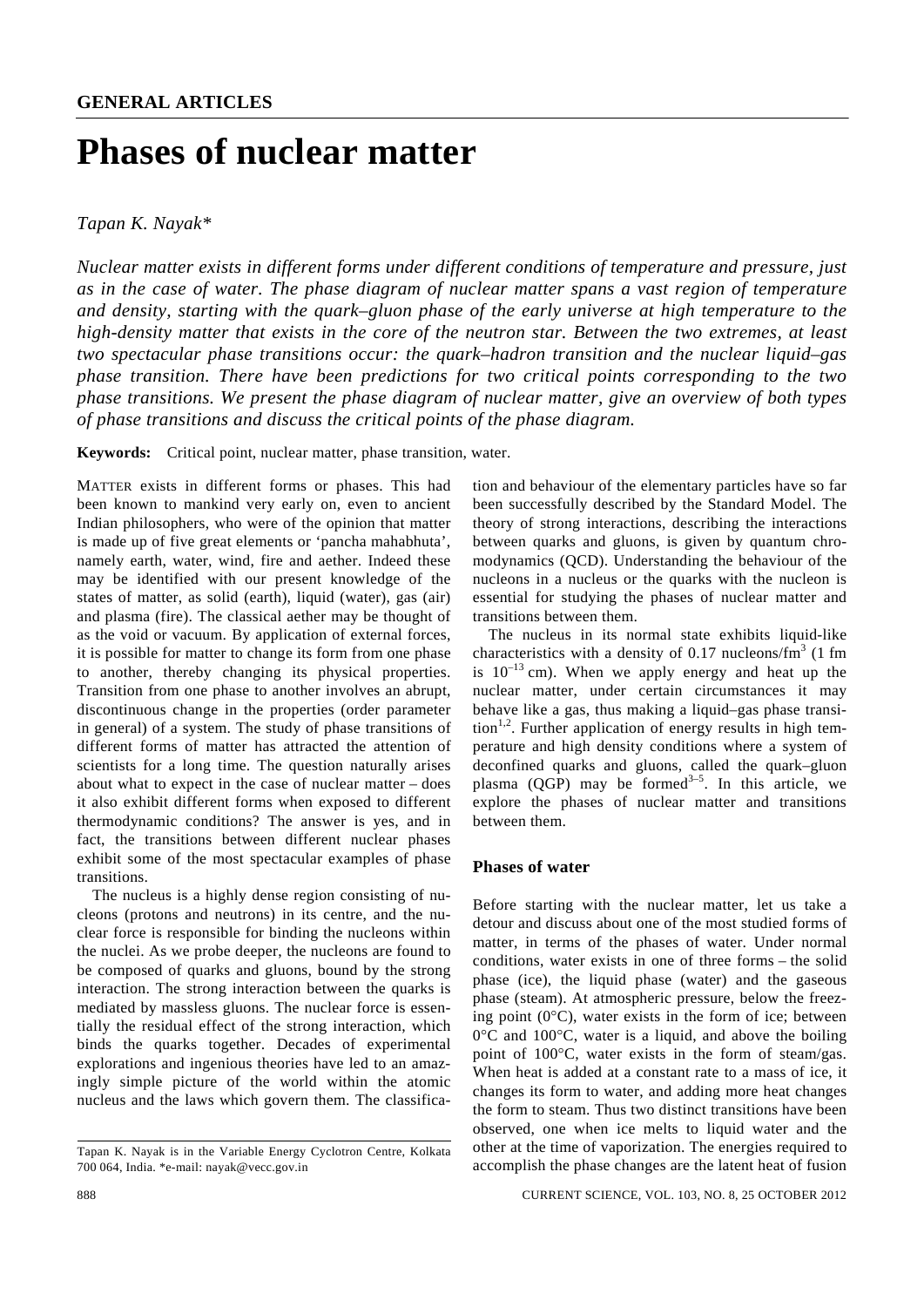

**Figure 1.** *a*, Phase change with additional energy to the system at atmospheric pressure. *b*, Phase diagram of water, showing the phases at various temperatures and pressures.

and latent heat of vaporization. By heating water, we reach the boiling point, but addition of more heat does not immediately lead to a rise in temperature; it has to overcome the latent heat. The temperature does not rise until all of the liquid is converted to steam. This leads to plateaus in the temperature and time (or additional energy) profile, as shown in Figure 1 *a*. The transition between the two phases with a latent heat and phase coexistence is the consequence of a first-order phase transition.

 The pressure versus temperature profile of water as shown in Figure 1 *b*, has two characteristic points: (i) the triple point and (ii) the critical point. The triple point occurs at 0.01°C and a partial vapour pressure of 611.73 pascal (0.0060373 atm), where it is possible to change all of the substance to ice, water, or vapour by making arbitrarily small changes in pressure and temperature. At higher temperature, as we raise the pressure, the boiling temperature of water increases until the critical point at a pressure of 22.1 MPa (218 times atmospheric pressure) and a temperature of 374°C is reached. The critical point occurs where the first-order transition between the two phases ceases to exist, and beyond which the phase transition becomes second order or a smooth cross-over. What happens if water is further heated to a much higher temperature – in fact, if heated high enough, water, or any other substance regardless of its composition, becomes plasma-containing ions and electrons. High compression may also produce plasma states.

### **The nuclear phase diagram**

Under varying thermodynamic conditions, the nuclear matter behaves in an analogous manner to that of the phases of water. A schematic view of the phase diagram of nuclear matter is shown in Figure 2, in terms of baryon chemical potential  $(\mu_B)$  and temperature (*T*) of the sys-

tem. Baryon (baryons are particles with three quarks like protons and neutrons) chemical potential here represents the net baryon number in the system. On the  $T = 0$  axis, the left-hand corner is characterized by small values of baryon chemical potential, where the number of baryons and anti-baryons is approximately equal. Matter in the early universe, within a few microseconds of the big bang, corresponds to low values of  $\mu_B$  and high temperature. On the  $T = 0$  axis, at  $\mu_B = 938$  MeV, we have the normal nuclei. One electronvolt (eV) corresponds to  $1.6 \times 10^{-19}$  joule. One MeV, GeV and TeV corresponds to  $10^6$ ,  $10^9$  and  $10^{12}$  times this value respectively. At higher values of  $\mu_B$ , we get to the matter at large baryon densities, similar to the matter that may exist in the interior of the neutron stars (a very large collection of neutrons, typically a few kilometres in diameter, which is held together by gravity). Theorists predict that a neutron star of a large enough mass could have enough density to produce a QGP. The rest of the phase diagram at finite temperature and  $\mu_B$  shows distinct phase structures.

 As the temperature of the nuclei is raised to a few MeV, a part of the nuclear liquid evaporates making the system behave like a gas. Similar to the case of water, the nuclear liquid has a latent heat of vaporization, and goes though a first-order phase transition. Thus the nucleus goes through a liquid–gas phase transition, as shown in the lower left corner of Figure 2. The liquid–gas phase coexistence is expected to terminate at a critical point, as shown in Figure 2. This is the predicted critical point of nuclear matter.

 By further increasing the temperatures and densities, the nucleons themselves undergo phase transition. Within the nucleons, the quarks move relatively freely, and are well confined. This is known as asymptotic freedom and quark confinement. Because of this, it has never been possible to isolate and detect individual free quarks. With the application of very high temperature and pressure, it may be possible that the nucleons overlap, making the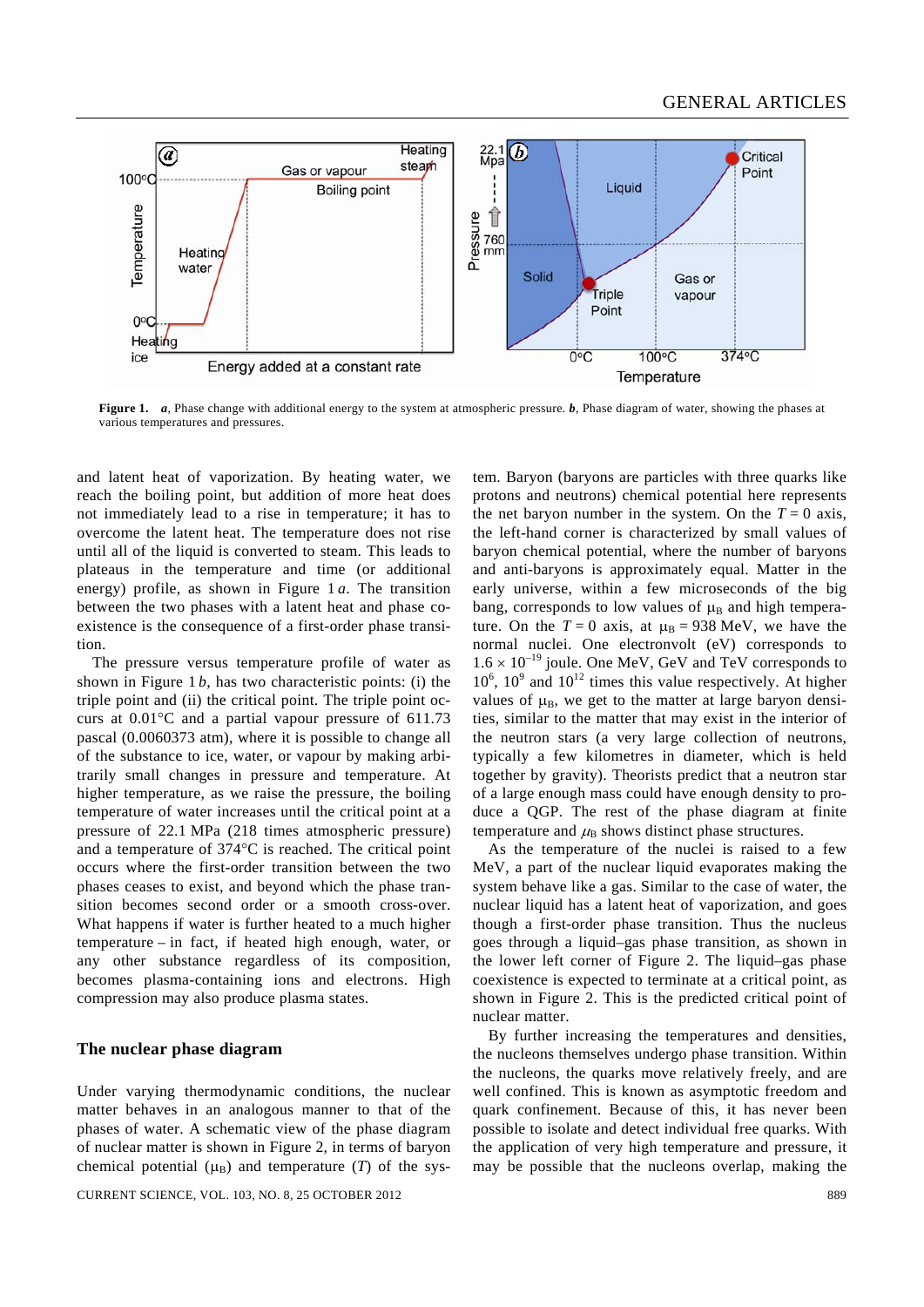quarks deconfined for a very short time. This deconfined quark matter is called QGP. The transition from hadronic matter to a state of QGP is expected to be of first-order, ending up in a critical point, beyond which a second order or a cross-over transition may exist. This is the critical point of QCD matter.

 It is a real challenge to prepare the nuclear system in order to study the different phases and the nature of the phase transitions. Large amount of energy is required to probe the scale of nucleons and quarks. The only way to expose the nucleus to a wide range of temperatures and densities is by accelerating it to high energies and colliding against a fixed target or colliding against each other. Dedicated experiments in fixed target or colliding modes are designed to measure majority of the particles emitted from such reactions. In controlled experimental environments, liquid–gas phase transitions are studied in reactions which produce temperatures from a few MeV to few tens of MeV, whereas high-energy collisions reaching to temperatures of a few hundred MeV are needed for exploring the QCD phase transitions. (As a reference, an average energy of 1 MeV corresponds to a temperature of  $1.2 \times 10^{10}$  K.)

#### **The nuclear liquid–gas phase transition**

The study of nuclear liquid–gas phase transition is important for exploring the phase boundary<sup>6,7</sup>, to locate the critical point, and to address many important issues in nuclear astrophysics<sup>8</sup>. Intermediate energy  $(10 \text{ MeV}/$ nucleon to 1 GeV/nucleon) nuclear reactions are ideal for these studies. Major thrusts of research at several laboratories around the world, such as the Superconducting Cyclotron at Variable Energy Cyclotron Centre (VECC), Kolkata; National Superconducting Cyclotron Laboratory at Michigan State University, USA; Cyclotron Laboratory at Texas A&M, USA, GANIL in France, LNS in Italy and



**Figure 2.** Schematic phase diagram of nuclear matter.

GSI in Germany, are to accelerate heavy-ion beams at intermediate energies for performing experiments to explore the liquid–gas phase transition. The superconducting cyclotron at VECC (left panel, Figure 3), once commissioned, will deliver light and medium mass heavy ion beams with energy between 80 and 10 MeV/nucleon. Several experimental facilities are in place to utilize the beam from this cyclotron. Figure 3 (right panel) shows the general purpose scattering chamber (2.2 m in length and 1 m diameter) which is designed to place complex detector arrays in vacuum.

 Several theoretical calculations suggest that infinite nuclear matter undergoes transition from a liquid to gaseous phase and supports a mixed phase equilibrium at temperatures up to about 17 MeV (ref. 9). Statistical model calculations predict a plateau in temperature when plotted as a function of excitation energy. This curve is known as a caloric curve. One of the major goals of the experiments is to construct the caloric curve and study its behaviour. But the experiments do not measure temperature directly. In fact, in collisions of the beam with the target, the matter produced at a given temperature and density does not stay in that condition for a long time. The measurements give the conditions at freeze-out, when all the interactions among the particles stop. Experimental observables are the number and energies of identified light particles, intermediate mass fragments and heavy fragments. Thermodynamic quantities such as temperature and density are derived from these observables.

 For collisions at low incident energies (beam energy of less than about 10 MeV/nucleon), the dominant reaction process occurs through the formation and decay of fully equilibrated compound nucleus. The excitation energy and temperature of the compound nucleus can be deduced from the slope of the inclusive kinetic energy spectra of evaporated light nuclei. As the incident energy increases to about 20 MeV/nucleon, formation of a compound nucleus becomes unlikely, and the kinetic energy spectra are better described by the superposition of more than one source. Thus the temperatures extracted from the fits will be misleading. A more accurate method of estimation of the emission temperatures has been devised, based on the relative populations of ground and excited states of emitted intermediate mass fragments<sup>10</sup>. If the excited states are thermally populated and the feeding from sequential decay of heavier nuclei is not significant, these give a more accurately determined temperature compared to the slope parameters. This method, however, is more demanding as it requires coincidence measurement of decay products. A third method, requiring double yield ratio of isotope pairs, has been devised which can be extracted from single particle yields<sup>11-13</sup>.

Caloric curve for nuclear systems $14$ , obtained from 'isotope temperatures' as a function of the total excitation energy per nucleon, is shown in Figure 4. Three distinct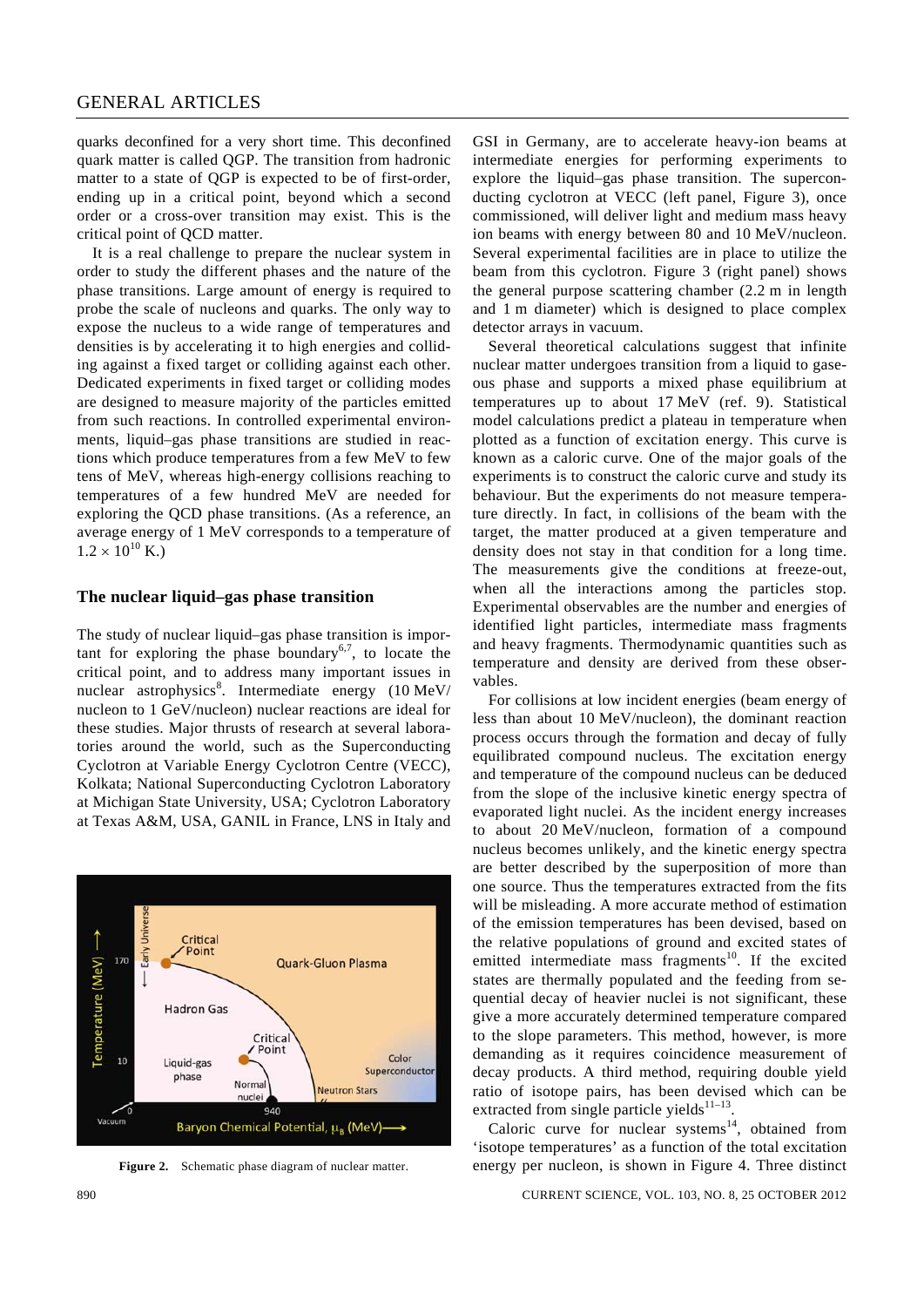## GENERAL ARTICLES



**Figure 3.** (Left) Photograph of the K-500 superconducting cyclotron along with the zero-degree beam line at the Variable Energy Cyclotron Centre, Kolkata. (Right) Photograph of a general-purpose scattering chamber in the beam line, which is designed to house complex detector arrays in vacuum.



**Figure 4.** Caloric curve of nuclei determined by dependence of the isotope temperature on the excitation energy per nucleon $<sup>1</sup>$ </sup>

regions are observed in the curve: At low excitation energy, we see a rise in temperature, then a plateau at an almost constant value of temperature at about 5 MeV, and then a steady rise at higher excitation energy. This shows a striking similarity with the caloric curve of water. Experimental programmes at different accelerator centres have been set up to probe the nuclear liquid–gas phase transitions in more detail.

## **The QCD phase transition**

Soon after the discovery of asymptotic freedom in the theory of strong interactions in 1974, for which Gross, Politzer and Wilczek received the 2004 Nobel Prize in

CURRENT SCIENCE, VOL. 103, NO. 8, 25 OCTOBER 2012 891

Physics, T. D. Lee had stated that it would be intriguing to explore new phenomena by distributing high-energy or high-density nuclear matter over a relatively large volume. The name 'quark–gluon plasma' was coined by Eduard Shuryak in 1978. The idea was to use heavy ions to make a new state of matter consisting of deconfined quarks and gluons. Dedicated experimental programmes have been undertaken to search for the QCD phase transition and study QGP matter in detail.

 The QCD phase transition has been explored theoretically by performing numerical simulations of QCD on the lattice at finite temperature and density. The lattice QCDbased calculations indicate that the phase transition from a hadronic state to a state of deconfined quarks and gluons occurs beyond a critical temperature  $(T_c)$  and a critical energy density  $(\varepsilon_c)$  as seen from Figure 5. The energy density is seen to exhibit the typical behaviour of a system with phase transition, where an abrupt change is observed within a very narrow temperature range around  $T_c$ . These calculations give a critical temperature  $T_c \sim 173 \pm 15$  MeV, corresponding to the critical energy density of  $\varepsilon_c \sim 0.7$  GeV/fm<sup>3</sup>. Lattice QCD models predict a smooth cross-over at high *T* and small  $\mu_B$ , while there are expectations for a first-order transition at smaller *T* and larger  $\mu_{\text{B}}$ . As indicated in Figure 2, existence of the critical point has also been predicted where a sharp transition between the QGP phase and the hadronic phase first appears. Experimentally, the only way to make such a system is to collide two relativistically accelerated heavy ions (such as ions of Au on Au or Pb on Pb). In this process it is possible to compress and heat the colliding nuclei in such a way that their individual protons and neutrons overlap, creating a region of enormously highenergy density, where a relatively large number of deconfined quarks and gluons can exist for a brief time.

 The quest for the search and study of QGP started about three decades ago, first with the Au beam at 1 GeV/nucleon at the Bevalac in Berkeley. The early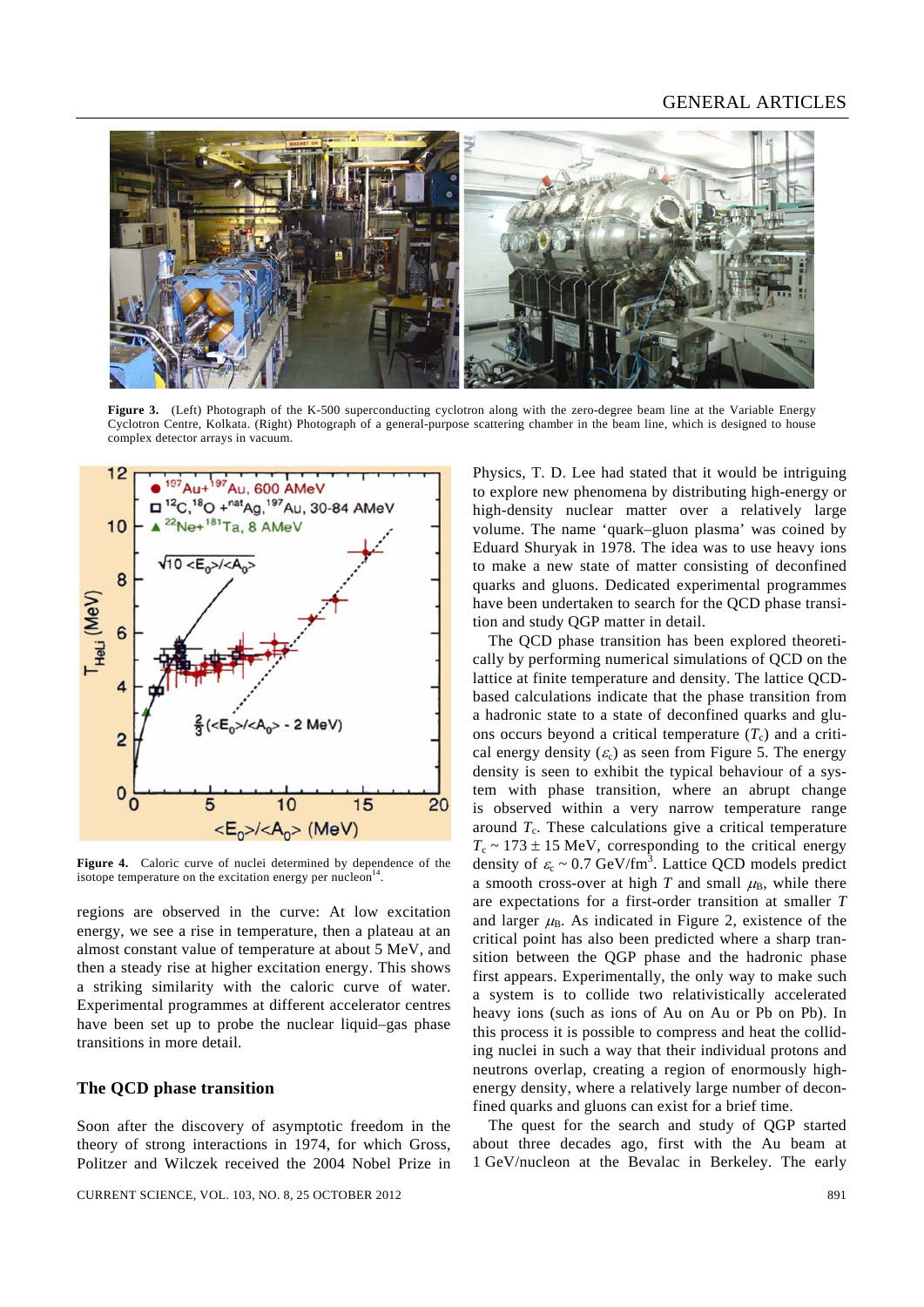success of the experiments in terms of bringing out the collective nature of the produced matter prompted the scientists at Brookhaven National Laboratory (BNL), New York and CERN, Geneva to make concrete programmes for the future accelerator developments for heavy ions. A series of fixed-target experiments were followed at the Alternating Gradient Synchrotron (AGS) facility of BNL and Super Proton Synchrotron (SPS) at CERN. AGS provided Si energy at 14 GeV/nucleon as well as Au at 11.7 GeV/nucleon, whereas at the SPS, the top energy has been a Pb beam at 158 GeV/nucleon. The results from the SPS experiments (NA44, NA45/CERES, NA49, NA50, NA52/NEWMASS, WA97/NA57 and WA98) led CERN to announce the creation of a new state of matter in 2000 (ref. 15).

 The experiments at AGS and SPS were fixed-target experiments, where one beam of nuclei is extracted from the accelerator and made to hit a target. The next generation of experiments are performed in a collider environment. The centre-of-mass energy in the fixed-target experiment is given by  $\sqrt{s} = 2m_e E$ , where  $m_t$  is the mass of the target and *E* is the beam energy. In a collider, the beams are made to collide head-on, so that  $\sqrt{s} = 2E$ . The main advantage of a collider over a fixed-target machine is an enormous gain in the centre-of-mass energy, which is the effective energy available for particle production.

 In 2000, the Relativistic Heavy Ion Collider (RHIC), a dedicated machine for QGP search, became operational at BNL, where the top beam energy has been  $Au + Au$  collisions at  $\sqrt{s_{NN}} = 200 \text{ GeV/nucleon}$ . Note that RHIC is a collider where two independent Au beams moving in opposite directions are made to collide. The results of the last decade of data taken by the four experiments (BRAHMS, PHENIX, PHOBOS and STAR) at RHIC point to the creation of a new form of matter that behaves like a strongly interacting near-perfect liquid. The medium created at RHIC collisions is not the expected



**Figure 5.** Lattice quantum chromodynamics calculations for energy density as a function of temperature.

QGP, but rather a strongly coupled or strongly interacting quark–gluon plasma  $(sQGP)^{16}$ .

 The Large Hadron Collider (LHC) at CERN is designed to deliver Pb–Pb collisions at centre-of-mass energy of 5.5 TeV/nucleon, which is an increase of 27.5 times over the top RHIC energy. At the LHC, the  $ALICE<sup>17</sup>$  is a dedicated experiment for the study of OGP whereas ATLAS and CMS have excellent programmes for QGP study. Figure 6 (left panel) shows a photograph of the ALICE experiment during its construction, indicating the large scale of the experiment (26 m long, 16 m high, 16 m wide; weight: 10,000 tonnes). Over the last two years, the LHC collided Pb ions at a centre-of-mass energy,  $\sqrt{s_{NN}}$  = 2.76 TeV. At this energy, several tens of thousands of particles are produced in each collision (right panel, Figure 6). During the first two years of the running of the LHC, a total of about 60 million collisions were recorded. The challenge is to identify most of these tracks in each of the collisions, and from these debris identity the real signatures of the QGP to distinguish those from the hadron gas. With the advancement of sophisticated computing systems, like GRID computing, it is now possible to perform the data analysis and have the results within a reasonable span of time. First results at the LHC confirm the formation of a hot, long-lived and high-density system<sup>18</sup>. A large asymmetry in the back-toback jet study confirms the formation of a very dense medium at the LHC.

 Indian scientists have been at the forefront of the QGP study from early on, contributing effectively to the experimental programmes as well as theory<sup>19</sup>. Indian scientists have been intimately connected with the STAR and PHENIX experiments at RHIC. At the LHC, the Indian groups are involved in the ALICE and CMS experiments, contributing to the hardware detector efforts, computing and physics analysis. Figure 7 shows the two major contributions to the ALICE detector from India, in terms the Photon Multiplicity Detector (PMD) and the second station of the Muon Spectrometer. PMD has been a full Indian effort from concept to commissioning. These two detectors have been fully operational and continue to collect data, contributing to the physics programme of collective flow, chiral phase transition and quarkonia production at the LHC. The development of the MANAS chips for ALICE and high-resolution, large area silicon sensors for CMS has been quite unique.

 Study of the evolution of QGP signatures from lowenergy collisions at the AGS, SPS to RHIC and LHC is crucial to understand the nature of the phase transition. Most of the QGP signatures, in terms of global observables, photon production, quarkonia and jets have been studied as a function of energy. Here we present a recent compilation of the energy dependence of the inverse slope parameter (*T*) of transverse momentum spectra of kaons  $(K^+)$  produced in the Au–Au or Pb–Pb collisions from AGS to SPS to RHIC and LHC (Figure  $8)^{20}$ . It is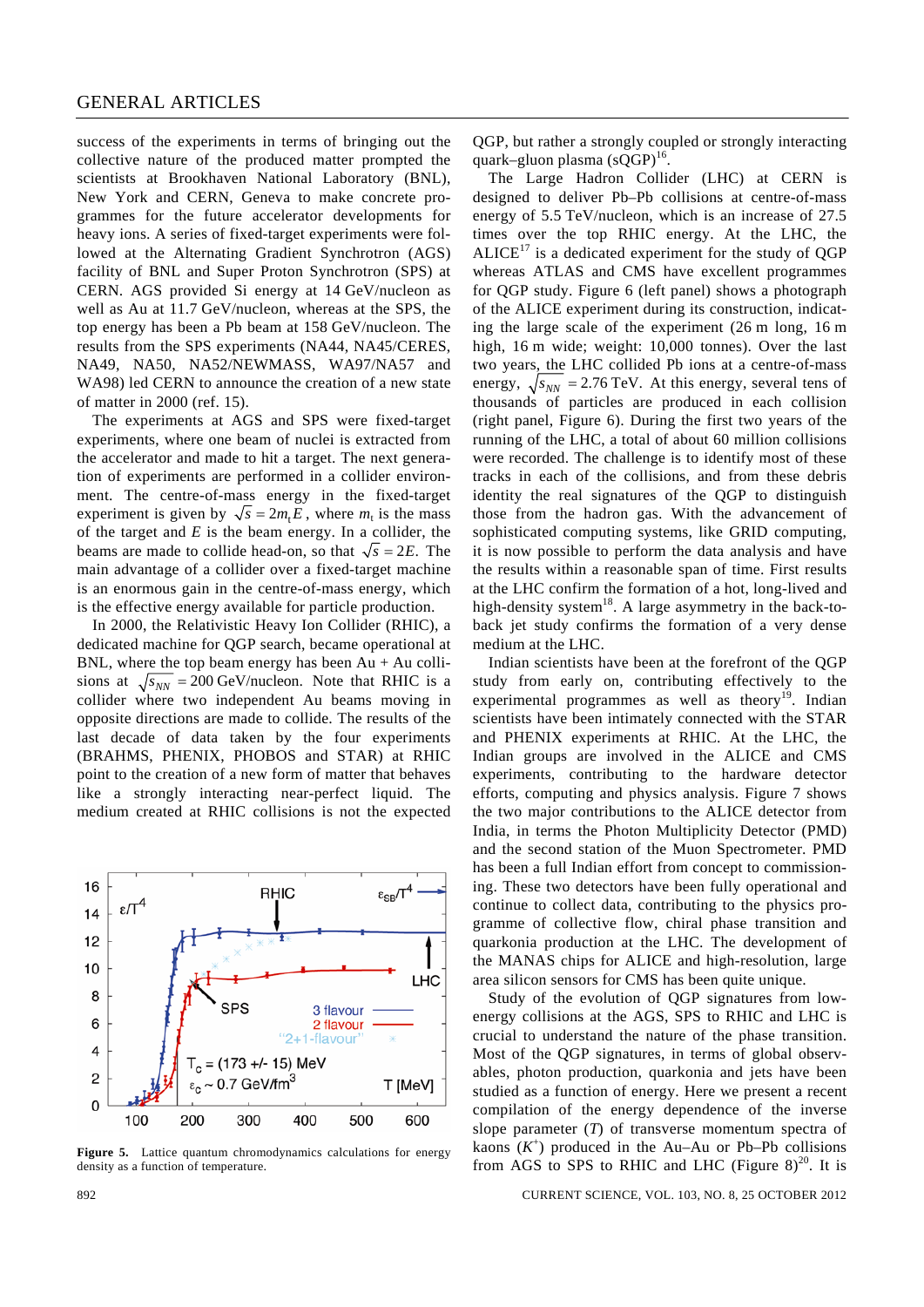

Figure 6. (Left) Photograph of the ALICE experiment during construction. (Right) An event display showing a large number of tracks emitted from a single Pb–Pb collision at  $\sqrt{s_{NN}} = 2.76 \text{ TeV}$ , measured by the ALICE experiment at the Large Hadron Collider. (Picture courtesy: A. Saba, ALICE Collaboration and CERN.)



**Figure 7.** (Left) Photograph showing the Photon Multiplicity Detector. (Right) Photograph of station 2 of the Muon Spectrometer as installed in the ALICE cavern.



**Figure 8.** Energy dependence of the temperature derived from the spectra of kaons in central  $Pb + Pb$  (Au + Au) collisions. A step-like behaviour is observed for centre-of-mass beam energies between 10 and 100 GeV, where the transition between the confined to deconfined matter takes place $^{20}$ 

CURRENT SCIENCE, VOL. 103, NO. 8, 25 OCTOBER 2012 893

observed that *T* increases strongly with collision energy up to about 20 GeV/nucleon, followed by a region of approximately constant value at SPS energy range. This is indeed the indication of a coexisting phase of quarks and hadrons in heavy-ion collisions<sup>21</sup>. This behaviour is similar to that of the caloric curve, as discussed before. At higher energies, *T* again increases with collision energy, as the early stage pressure increases with colliding energy, resulting in an increase in *T*. Several other observables exhibit similar behaviour, which is a characteristic of first-order phase transition at large  $\mu_{\rm B}$ , ending up at the critical point.

 At RHIC, the Indian scientists have initiated the search for QCD critical point by making a beam energy scan for Au–Au collisions from 5 GeV/nucleon to the top energy of 200 GeV/nucleon<sup>22,23</sup>. The results are expected within the next few years. In the near future, the CBM at the FAIR facility at GSI, Darmstadt, Germany will be operational, which aims to study the region of QCD critical point as well as high baryon density matter in more  $detail^{24}$ .